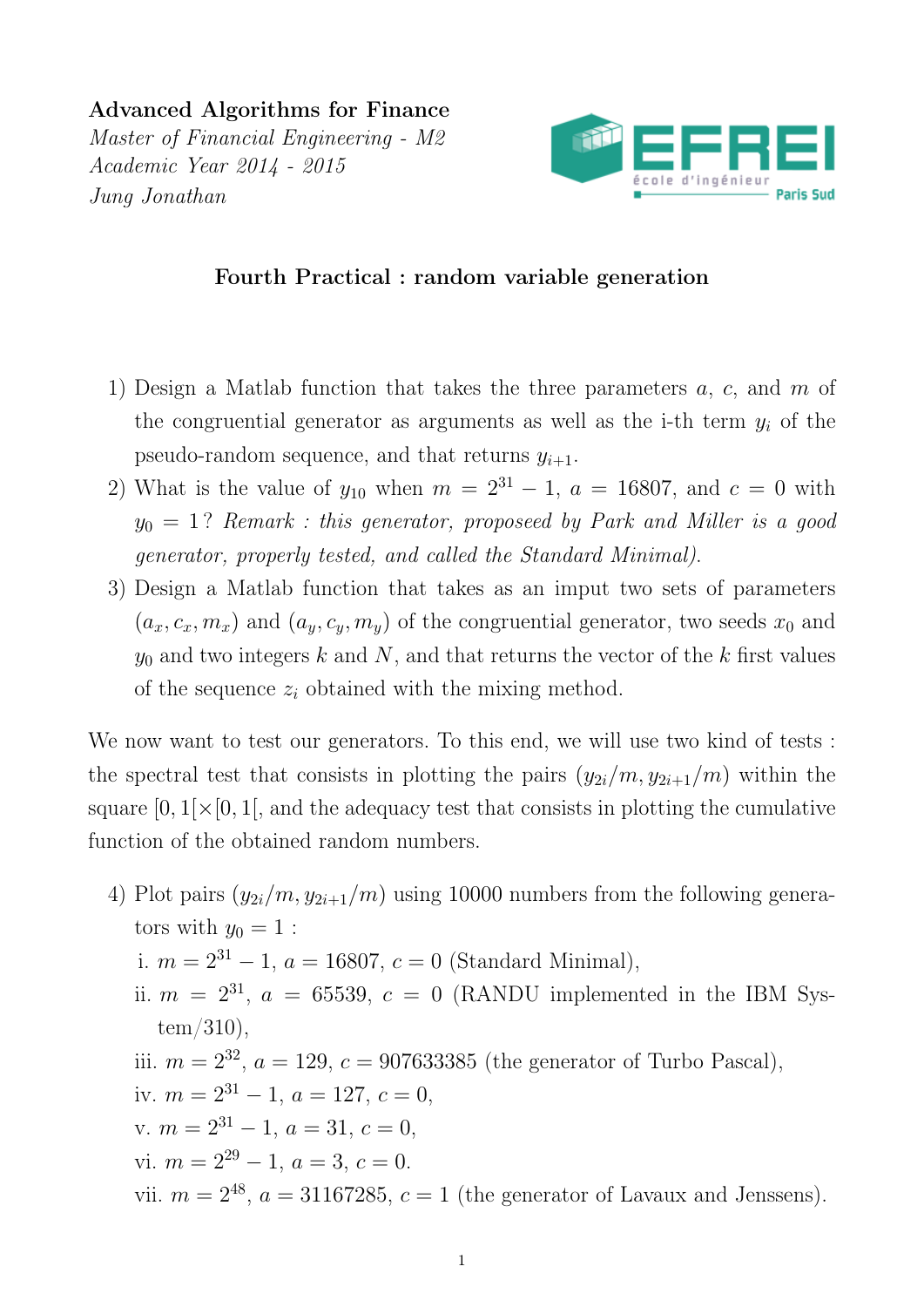What do you observe ? Which of these are good generators ?

- 5) Does the mixing method provide a significant improvement of the quality of pseudo-random sequences, measured with the spectral test ?
- 6) Write a function that plots an estimate of the cumulative function of a randor number generator and another function that plots its density function. Plot these estimates for the seven generators given above (with 10000 terms of each sequence).

The few next questions aim at building a generator for the normal distribution.

- 7) Explain why rejection sampling cannot be used to generate realizations of a normal distributions when  $q(x)$  is the density of a uniform distribution.
- 8) Plot the density  $f(x)$  of the standard normal law as well as the following density :

$$
g(x) = \frac{1}{2}e^{-|x|}.
$$

Find a value of M so that  $f(x) \leq Mg(x)$ .

- 9) Write a Matlab function that takes the three parameters  $a, c$ , and  $m$  of the congruential generator as arguments as well as two values  $\mu$  and  $\sigma$ , a seed  $y_0$  and an integer k and that returns k realisations of the standard normal law obtained by rejection sampling using density  $g$  and the value of  $M$  from previous question. Hint : The realizations following density  $g(x)$  will be found using inverse transform sampling.
- 10) Write a Matlab function that takes the three parameters  $a, c$ , and  $m$  of the congruential generator as arguments as well as two values  $\mu$  and  $\sigma$ , a seed  $y_0$ and an integer  $k$  and that returns  $k$  realisations of the standard normal law obtained by the Box and Miller method.
- 11) Using Question 6), plot the density of the standard normal distribution obtained with the rejection sampling and the Box and Miler method.

The remaining questions are about Monte-Carlo simulation.

12) In a television show, the announcer shows three closed doors to the candidate. Behind one of these three doors is found a prize and the candidate must choose a door to open. When the candidate has chosen, the announcer does not open the chosen door, but one of the other two, behind which there is no